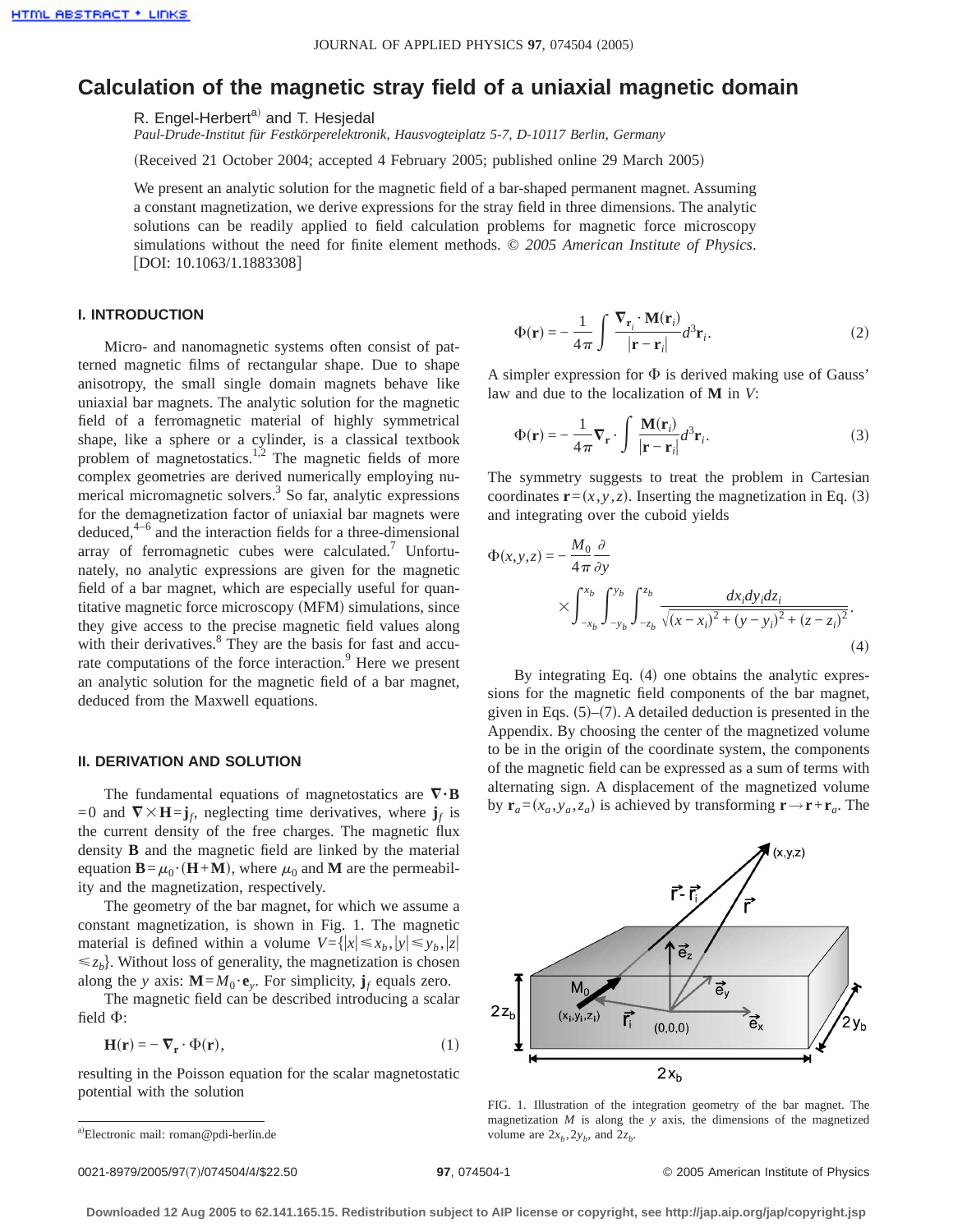expressions are not defined in the corners of the cuboid, i.e., for  $x = \pm x_c$ ,  $y = \pm y_c$ , and  $z = \pm z_c$ . The derivative of the magnetic field component  $H<sub>v</sub>$  is not continuous at certain points as well, due to the appearance of the absolute value. It has to be noted that these problems are not relevant for the proposed applications.

### **III. DISCUSSION**

The calculated magnetic field of the bar magnet with  $x_b = 4$ ,  $y_b = 10$ ,  $z_b = 2$  and a constant magnetization in the (positive) *y* direction is shown in Fig. 2. Three slices of the magnetic field in every dimension at the positions  $x_c = 2x_b$ ,  $z_c=2z_b$ ,  $y_c=-2y_b$  are presented as indicated in the sketch on top of the figure. Every cut is showing a two-dimensional vector plot of the magnetic in-plane components together with the image of the respective out-of-plane component. The in-plane field strength is visualized by the length of the arrows and the gray level of the vectors, and the underlying gray scale images correspond to the magnitude of the out-ofplane component. The maximum out-of-plane values are white or black, depending on the direction of the vector parallel or antiparallel to the base vectors of the coordinate system.

$$
H_x(x, y, z) = \frac{M_0}{4\pi} \sum_{k,l,m=1}^{2} (-1)^{k+l+m} \ln\left\{z + (-1)^m z_b + \sqrt{[x + (-1)^k x_b]^2 + [y + (-1)^l y_b]^2 + [z + (-1)^m z_b]^2}\right\},\tag{5}
$$

$$
H_{y}(x,y,z) = -\frac{M_{0}}{4\pi} \sum_{k,l,m=1}^{2} (-1)^{k+l+m} \frac{[y+(-1)^{l}y_{b}][x+(-1)^{k}x_{b}]}{|y+(-1)^{l}y_{b}||x+(-1)^{k}x_{b}|}
$$
  
×arctan
$$
\left\{\frac{|x+(-1)^{k}x_{b}|\cdot[z+(-1)^{m}z_{b}]}{|y+(-1)^{l}y_{b}|\cdot\sqrt{[x+(-1)^{k}x_{b}]^{2}+[y+(-1)^{l}y_{b}]^{2}+[z+(-1)^{m}z_{b}]^{2}}\right\},
$$
(6)

$$
H_z(x, y, z) = \frac{M_0}{4\pi} \sum_{k,l,m=1}^{2} (-1)^{k+l+m} \ln\left\{x + (-1)^k x_b + \sqrt{[x + (-1)^k x_b]^2 + [y + (-1)^l y_b]^2 + [z + (-1)^m z_b]^2}\right\}
$$
(7)

The presented analytic solution applies to a sample with constant magnetization. For instance, this is the case for a system with remanent magnetization  $M_r$  close to saturation magnetization  $M<sub>s</sub>$ . Our approach yields an error that increases with the difference  $\Delta M = M_r - M_s$  between remanent magnetization and saturation magnetization. For small differences  $\Delta M$ , the relative errors of the components of the magnetic stray field are approximately given by  $\Delta M / M_s$ .

For comparing the derived analytic expressions with numerical results, we calculated the magnetic flux density *B* of a bar magnet along a line  $x=z$  on its surface  $(y=y_h)$  as described in Ref. 10. The magnetization was  $M_0$ =870 kA/m and the dimensions of the permanent magnet 20 mm  $\times$  40 mm $\times$  20 mm. Figure 3 shows the resultant magnetic flux densities obtained by a finite element method (from Ref. 10) and by employing Eqs.  $(5)$ – $(7)$ . Our analytic expressions do not allow the continuous computation of the magnetic flux density on the surface of the magnet, because of the undefined corner points. $11$  Therefore, we performed the calculation in the near vicinity  $(y=y_b+\varepsilon;\varepsilon=10^{-6}y_b)$  of the surface.

Furthermore, we compared the results obtained from the analytic expressions with a calculation performed with the bar magnet calculator from Integrated Engineering Software.<sup>12</sup> Using the same geometry as in Fig. 1 we obtained coinciding results (see Table I).

### **IV. SUMMARY**

In summary, we present a derivation of the components of the magnetic field of a permanent magnet with cuboidal geometry. We compare the calculated field values with numerically obtained data. The analytic solution is the basis for quantitative MFM, as the magnetic stray field of the sample and their derivatives can be calculated fast and accurately.

#### **ACKNOWLEDGMENT**

The authors want to thank H. Engel (TU Berlin) for fruitful discussions.

#### **APPENDIX**

By transforming  $\partial/\partial y \rightarrow -\partial/\partial y_i$  in Eq. (4) and integrating with respect to  $y_i$ , we obtain the integrand in its integration limits

$$
\Phi = -\frac{M_0}{4\pi} \int_{-x_b}^{x_b} \int_{-z_b}^{z_b} \left[ \frac{1}{\sqrt{(x - x_i)^2 + (y + y_b)^2 + (z - z_i)^2}} - \frac{1}{\sqrt{(x - x_i)^2 + (y - y_b)^2 + (z - z_i)^2}} \right] dx_i dz_i.
$$
 (A1)

By taking Eq. (1) into account, we derive for  $H_x$  a sum of four terms due to the integration limits in the *x* and the *y* direction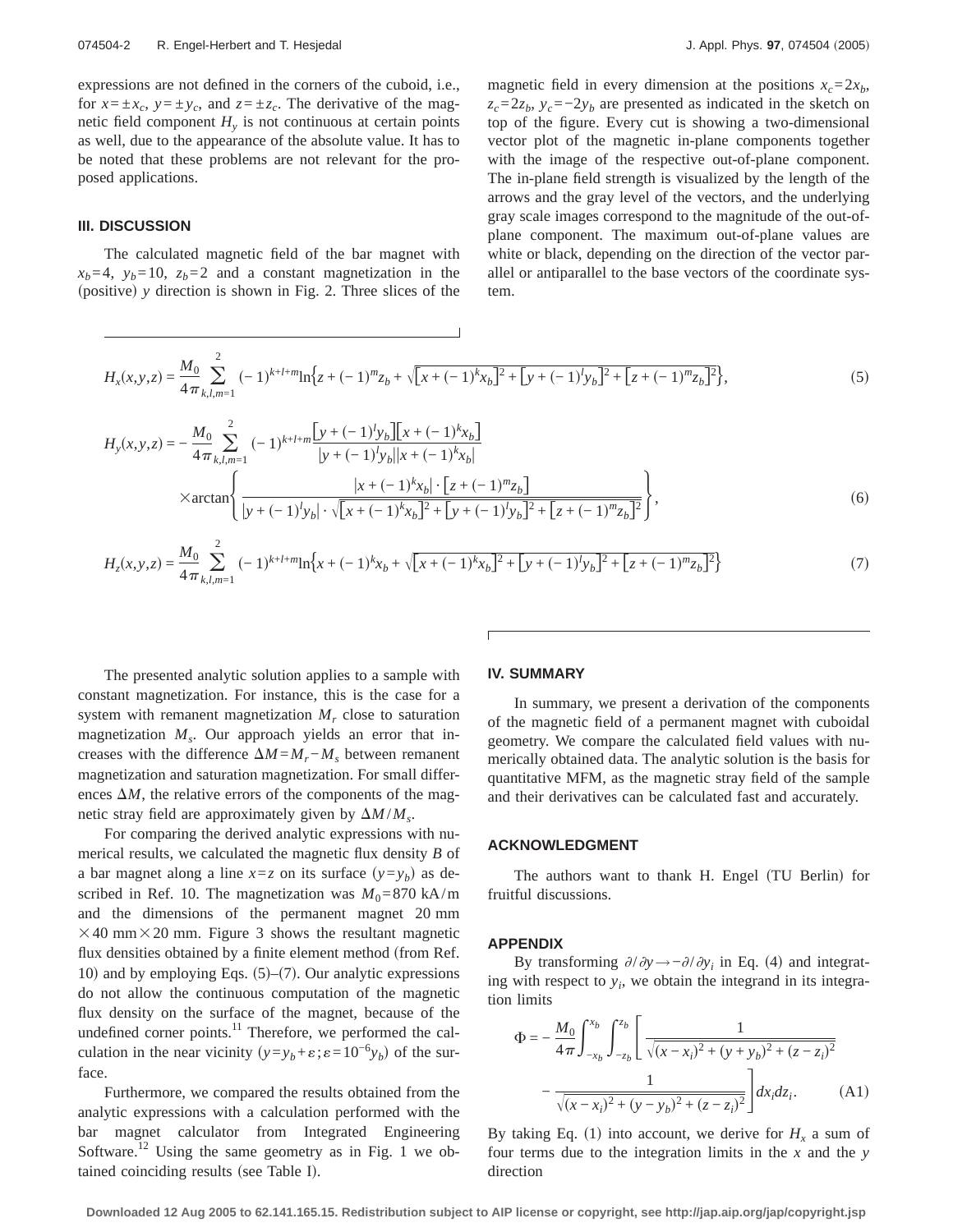

FIG. 2. Magnetic field of a bar magnet: the three plots are cuts through the three-dimensional vector field at the positions  $x_c = 2x_b$ ,  $z_c = 2z_b$ , and  $y_c =$  $-2y<sub>b</sub>$ , respectively. These positions are indicated with respect to the bar magnet in the sketch on the top.



FIG. 3. Comparison of the resultant magnetic flux density along a line *x*  $=z$  on the surface  $(y=y_b)$  of a bar magnet. Dots: finite element method (cf. Ref. 10) and solid line: analytic expression.

$$
H_{x} = -\frac{\partial}{\partial x} \Phi = \frac{M_{0}}{4\pi} \Big[ I_{x+x_{b}}^{y+y_{b}} - I_{x-x_{b}}^{y+y_{b}} - I_{x+x_{b}}^{y-y_{b}} + I_{x-x_{b}}^{y-y_{b}} \Big], \tag{A2}
$$

with

$$
I_{x \pm x_b}^{y \pm y_b} = \int_{-z_b}^{z_b} \frac{dz_i}{\sqrt{(x \pm x_b)^2 + (y \pm y_b)^2 + (z - z_i)^2}}.
$$
 (A3)

Equation (A3) can be integrated with respect to  $z_i$  resulting in Eq. (5). The structure of the expressions  $H_z$  and  $H_x$  is symmetric in *x* and *z* due to the choice of the magnetization in the *y* direction. The deduction of the expression for  $H<sub>z</sub>$  is achieved by changing the integration order compared to the integration leading to  $H<sub>x</sub>$ .

For the  $H<sub>y</sub>$  component the expression remains complicated. With Eqs.  $(1)$  and  $(A1)$  we obtain

TABLE I. Comparison of the components of the magnetic stray field calculated from Eqs.  $(5)-(7)(AS)$  for the cuboid  $(x_b, y_b, z_b) = (4, 10, 2)$  with a remanent magnetization of 796 kA/m at position  $\mathbf{r} = (x, y, z)$  with the values obtained by a finite element calculation (FEM) available from Ref. 12.

| $\mathcal{X}$     | $\mathcal{Y}$     | $Z_{\cdot}$       | $B_r(mT)$                                          | $B_{\nu}(mT)$                                      | B <sub>z</sub> (mT)                                |                  |
|-------------------|-------------------|-------------------|----------------------------------------------------|----------------------------------------------------|----------------------------------------------------|------------------|
| $1.1x_h$          | 1.1y <sub>b</sub> | 1.1z <sub>b</sub> | 112.814<br>112.811                                 | 59.737<br>59.723                                   | 86.680<br>86.679                                   | AS<br><b>FEM</b> |
| $2x_b$            | $2y_b$            | $2z_b$            | 7.268<br>7.268                                     | 8.330<br>8.330                                     | 3.892<br>3.892                                     | AS<br><b>FEM</b> |
| $10x_b$           | $10y_h$           | $10z_b$           | $39.413 \times 10^{-3}$<br>$39.413 \times 10^{-3}$ | $58.473 \times 10^{-3}$<br>$58.473 \times 10^{-3}$ | $19.740 \times 10^{-3}$<br>$19.734 \times 10^{-3}$ | AS<br><b>FEM</b> |
| 1.1x <sub>b</sub> | $1.1y_b$          | $\mathbf{0}$      | 180.916<br>180.916                                 | 114.796<br>114.765                                 | $\overline{0}$<br>$\overline{0}$                   | AS<br><b>FEM</b> |
| $2x_b$            | $2y_b$            | $\mathbf{0}$      | 8.400<br>8.400                                     | 9.935<br>9.935                                     | $\mathbf{0}$<br>$\overline{0}$                     | AS<br><b>FEM</b> |
| $10x_b$           | $10y_h$           | $\boldsymbol{0}$  | $42.985 \times 10^{-3}$<br>$42.985 \times 10^{-3}$ | $65.197 \times 10^{-3}$<br>$65.197 \times 10^{-3}$ | $\overline{0}$<br>$\overline{0}$                   | AS<br><b>FEM</b> |